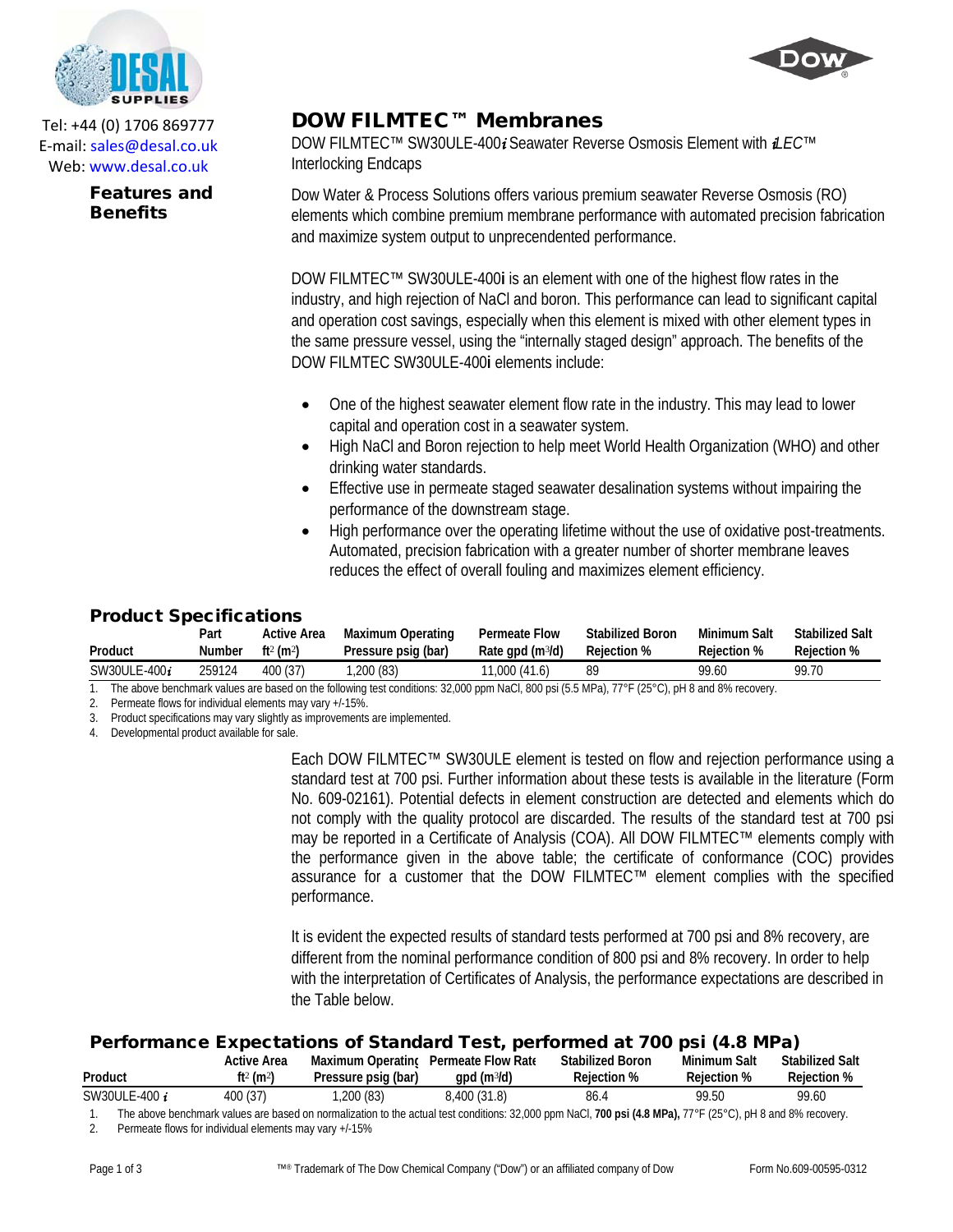

- Feed pressure should be increased gradually over a 30-60 second time frame.
- Cross-flow velocity at set operating point should be achieved gradually over 15-20 seconds.
- Permeate obtained from first hour of operation should be discarded.